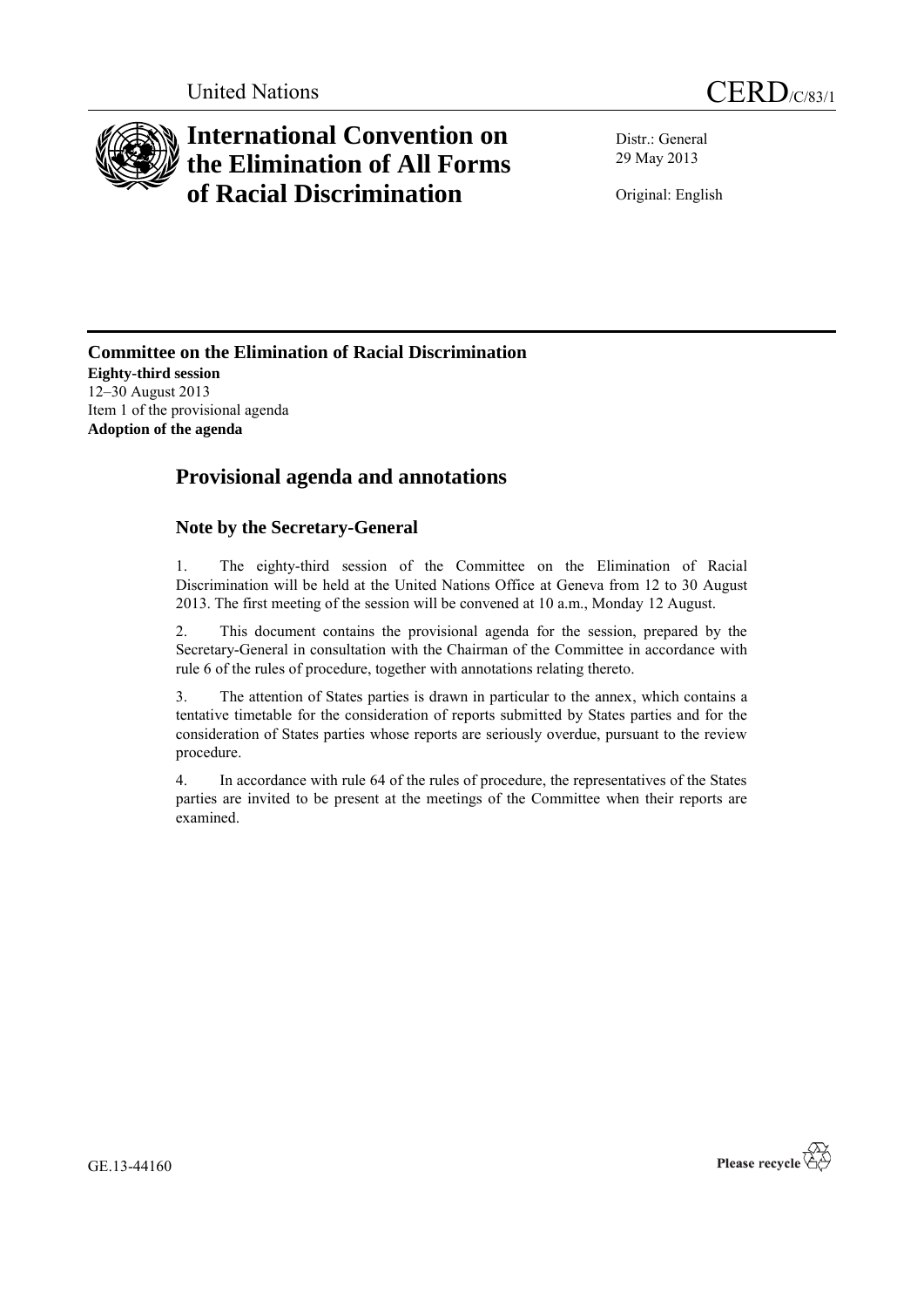### **Provisional agenda**

- 1. Adoption of the agenda.
- 2. Organizational and other matters.
- 3. Prevention of racial discrimination, including early warning measures and urgent action procedures.
- 4. Consideration of reports, comments and information submitted by States parties under article 9 of the Convention.
- 5. Submission of reports by States parties under article 9, paragraph 1, of the Convention.
- 6. Consideration of communications under article 14 of the Convention.
- 7. Follow-up procedure.
- 8. Follow-up to the World Conference against Racism, Racial Discrimination, Xenophobia and Related Intolerance and the Durban Review Conference.
- 9. Universal periodic review procedure of the Human Rights Council.
- 10. Consideration of copies of petitions, copies of reports and other information relating to trust and non-self-governing territories and to all other territories to which General Assembly resolution 1514 (XV) applies, in conformity with article 15 of the Convention.

### **Annotations to the provisional agenda**

#### **1. Adoption of the agenda**

Under rule 8 of the rules of procedure, the first item on the provisional agenda of any session shall be the adoption of the agenda, except for sessions in which officers are elected under rule 15. In accordance with rule 9, the Committee may revise the agenda during a session and may, as appropriate, add, defer or delete items.

#### **2. Organizational and other matters**

Under this item, the Committee will consider its programme of work for the eighty-third session. It will also hold an informal meeting with States parties. Furthermore, it will continue reviewing its working methods.

#### **3. Prevention of racial discrimination, including early warning measures and urgent action procedures**

The Committee decided at its forty-fifth session to establish this item as one of its regular and principal agenda items. Within the framework of its efforts to prevent racial discrimination, the Committee may decide to take early warning measures aimed at preventing existing problems from escalating into conflicts or it may decide to initiate urgent action procedures aimed at responding to problems requiring immediate attention to prevent or limit the scale or number of serious violations of the Convention.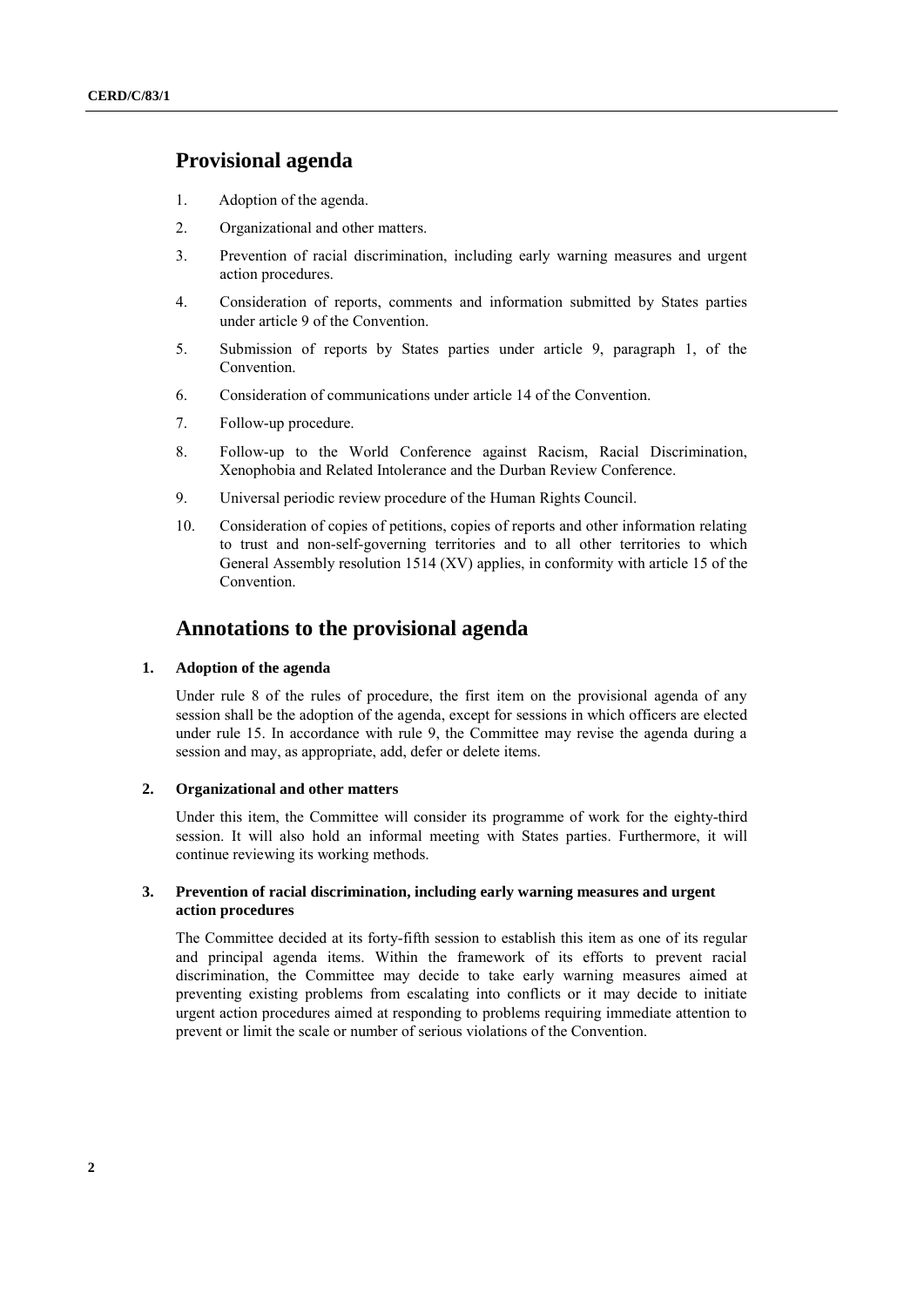#### **4. Consideration of reports, comments and information submitted by States parties under article 9 of the Convention**

At its eighty-third session, the Committee will consider periodic reports received from the following States parties: Belarus, Burkina Faso, Chad, Chile, Cyprus, Jamaica, Sweden and Venezuela (Bolivarian Republic of).

In pursuance of established practice and in conformity with rule 64 of the rules of procedure, the Secretary-General has informed the States parties concerned of the tentative dates on which their reports are scheduled for consideration by the Committee. A schedule for the consideration of reports submitted is set forth in the timetable annexed hereto.

#### **5. Submission of reports by States parties under article 9, paragraph 1, of the Convention**

At its eighty-third session, the Committee will have before it a note by the Secretary-General concerning the status of submission of reports by States parties in accordance with article 9 of the Convention (CERD/C/83/2). Part A of that document lists the reports received from States parties and pending consideration by the Committee; part B contains information relating to overdue reports.

#### **6. Consideration of communications under article 14 of the Convention**

In accordance with the provisions of chapter XVIII of its rules of procedure, the Committee will consider under this item communications which are submitted to it under article 14 of the Convention.

In accordance with rule 88 of the rules of procedure, the meetings of the Committee during which communications under article 14 of the Convention are examined shall be closed.

#### **7. Follow-up procedure**

In accordance with the provisions of article 65 of its rules of procedure, the Committee will consider under this item follow-up information submitted by States parties in relation to the observations and recommendations of the Committee.

#### **8. Follow-up to the World Conference against Racism, Racial Discrimination, Xenophobia and Related Intolerance and the Durban Review Conference**

Under this item, the Committee will discuss follow-up activities to the Durban Declaration and Programme of Action adopted at the World Conference against Racism, Racial Discrimination, Xenophobia and Related Intolerance, and to the Durban Review Conference.

#### **9. Universal periodic review procedure of the Human Rights Council**

In accordance with a decision taken at its seventy-third session, the Committee will consider under this item matters related to the universal periodic review of the Human Rights Council.

#### **10. Consideration of copies of petitions, copies of reports and other information relating to trust and non-self-governing territories and to all other territories to which General Assembly resolution 1514 (XV) applies, in conformity with article 15 of the Convention**

Under this item, the Committee will have before it a note by the Secretary-General (CERD/C/83/3) concerning article 15 of the Convention and listing, as appropriate, copies of petitions, reports and working papers relating to the Trusteeship Council and the Special Committee on the Situation with regard to the Implementation of the Declaration on the Granting of Independence to Colonial Countries and Peoples.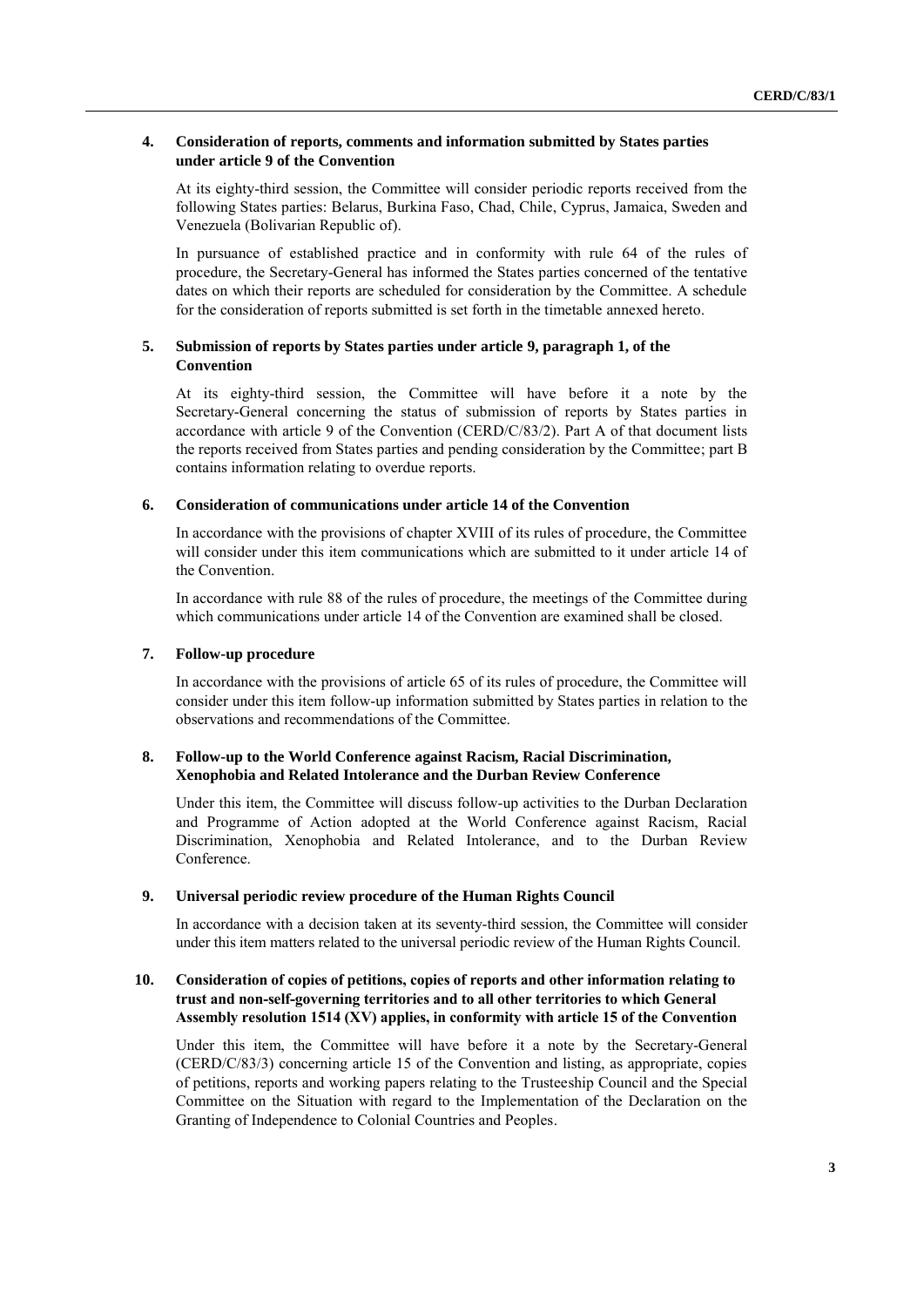## **Annex**

## **Tentative timetable for consideration of reports, comments and further information submitted by States parties and for consideration of States parties whose reports are seriously overdue pursuant to the review procedure**

The following timetable has been drawn up by the Secretary-General, in consultation with the Chairman, taking into account the relevant decisions taken by the Committee at its eighty-second session.

|                            | Meeting No. |                                    |  |
|----------------------------|-------------|------------------------------------|--|
| Day                        | and time    | Meeting                            |  |
| Tuesday                    | 2237th      | Chile                              |  |
| 13 August 2013             | 3 p.m.      | (CERD/C/CHL/19-21)                 |  |
| Wednesday                  | 2238th      | Chile                              |  |
| 14 August 2013             | 10 a.m.     | continued                          |  |
|                            | 2239th      | Chad                               |  |
|                            | 3 p.m.      | (CERD/C/TCD/16-18)                 |  |
| Thursday<br>15 August 2013 | 2240th      | Chad                               |  |
|                            | 10 a.m.     | continued                          |  |
|                            | 2241st      | Venezuela (Bolivarian Republic of) |  |
|                            | 3 p.m.      | (CERD/C/VEN/19-21)                 |  |
| Friday                     | 2242nd      | Venezuela (Bolivarian Republic of) |  |
| 16 August 2013             | 10 a.m.     | continued                          |  |
| Monday                     | 2245th      | Burkina Faso                       |  |
| 19 August 2013             | 3 p.m.      | (CERD/C/BFA/12-19)                 |  |
| Tuesday                    | 2246th      | Burkina Faso                       |  |
| 20 August 2013             | 10 a.m.     | continued                          |  |
|                            | 2247th      | <b>Belarus</b>                     |  |
|                            | 3 p.m.      | (CERD/C/BLR/18-19)                 |  |
| Wednesday                  | 2248th      | <b>Belarus</b>                     |  |
| 21 August 2013             | 10 a.m.     | continued                          |  |
|                            | 2249th      | Jamaica                            |  |
|                            | 3 p.m.      | (CERD/C/JAM/16-20)                 |  |
| Thursday                   | 2250th      | Jamaica                            |  |
| 22 August 2013             | 10 a.m.     | continued                          |  |